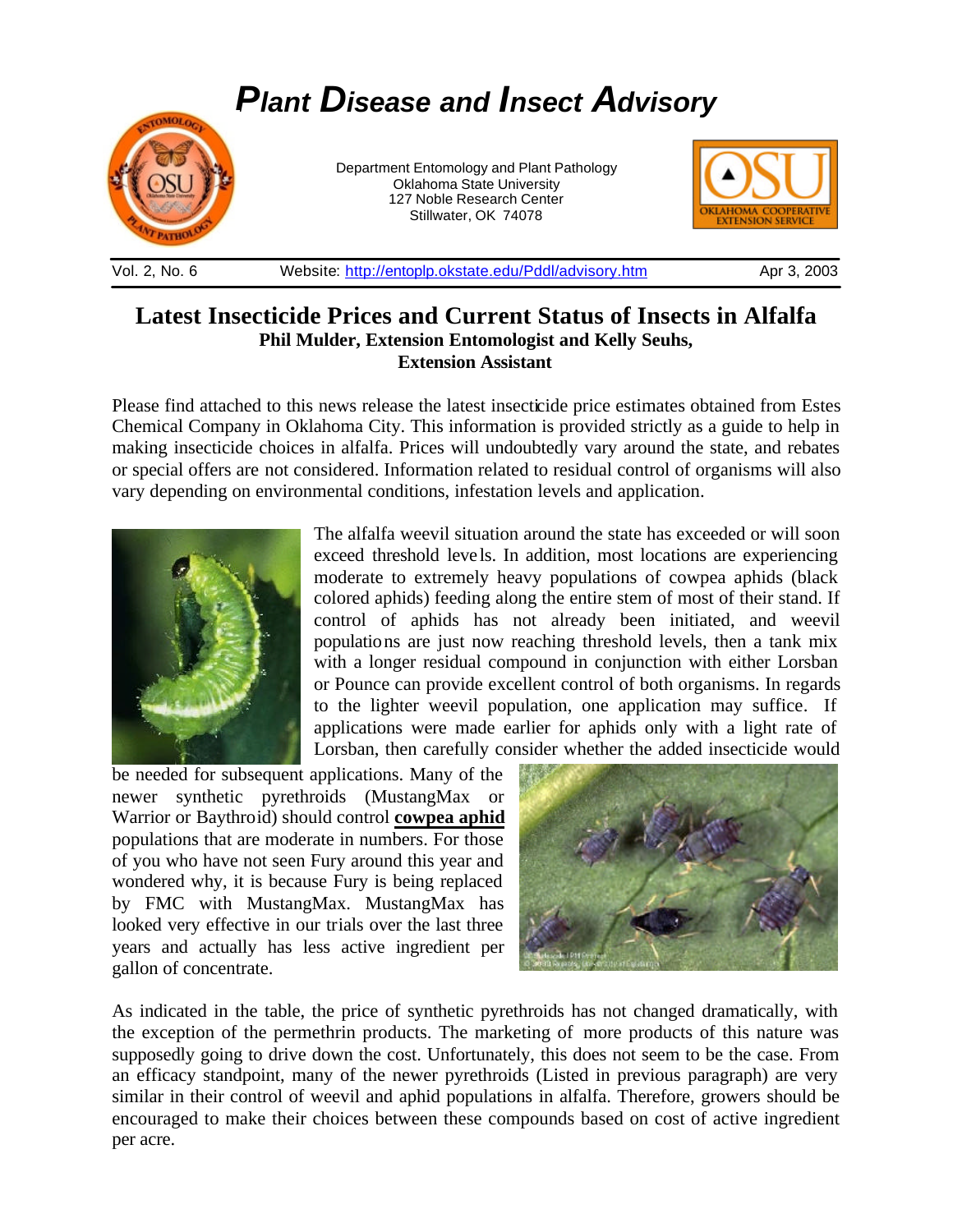| Warning<br>Warning<br>Warning<br>Warning<br>Warning<br>Warning<br>Warning<br>Caution<br>Caution<br>Danger<br>Danger<br>Danger<br>Danger<br>Danger<br>$> 10$ lb = 14 days<br>$> 10$ lb = 14 days<br>#.10 lb = $0$ days<br>#.10 lb = $0$ days<br>$14 - 28$<br>15<br>$\Box$<br>15<br>15<br>3<br>$\circ$<br>$\circ$<br>$\overline{ }$<br>$\overline{ }$<br>$\overline{ }$<br>$\overline{ }$<br>Not Recommended<br>Not Recommended<br>Not Recommended<br>Not recommended<br>Short - Moderate<br>Short - Moderate<br>Short - Moderate<br>Short - Moderate<br>Short - Moderate<br>Moderate-Long<br>Moderate<br>Moderate<br>Moderate<br>Moderate<br>Not recommended<br>Moderate - Long<br>Short - Moderate<br>Short - Moderate<br>Moderate<br>Long<br>Long<br>Long<br>Short<br>Short<br>Short<br>Short<br>Short<br>Short<br>$2.91 - 11.65$<br>$10.40 - 20.81$<br>$9.79 - 19.58$<br>$8.62 - 12.94$<br>$3.53 - 5.29$<br>$3.60 - 6.44$<br>$4.51 - 7.89$<br>$1.48 - 5.94$<br>$2.02 - 4.05$<br>$5.06 - 6.75$<br>$4.21 - 8.43$<br>7.12<br>9.00<br>4.55<br>$(0.014 - 0.025)$ AI<br>$(0.025 - 0.044$ AI)<br>$(0.015 - 0.030A1)$<br>$(0.45-0.90$ lb AI)<br>$(0.05 - 0.20 \text{ AD})$<br>$(1 - 1)4$ lb AI)<br>$(1 - 1\frac{1}{2}$ lb AI)<br>$1.92 - 3.84$ oz<br>$(0.05 - 0.20)$<br>$(14 - 1/2$ lb AI)<br>$3.2 - 12.8$ oz<br>$2.24 - 4.0$ oz<br>$\begin{array}{c} 1\ \text{pt} \text{-}\ 1\ \text{qt}\\ (\text{ } \text{4-1 lb~AU}) \end{array}$<br>$1\frac{1}{2} - 2.0$ pt<br>$1.6 - 2.8$ oz<br>$(1/2 \, h \, \text{AD})$<br>$1\,\mathrm{pt}$ ( $1/2\,$ lb AI)<br>$(1\frac{1}{2}$ lb AI)<br>$1\frac{1}{2} - 3$ pts<br>$1 - 1\frac{1}{2}$ qts<br>$1/2 - 3/4$ pt<br>$\frac{1}{2}$ - 1 pt<br>$1\,\mathrm{\AA}$ lb<br>$2 - 8 oz$<br>$1$ qt<br>$206.00^{\rm d}$<br>$361.00^{d}$<br>$281.00^{\rm d}$<br>$116.50^{d}$<br>$56.50^{be}$<br>$95.00^{\rm d}$<br>6.00/lb<br>$78.33^{a}$<br>$32.40^{\circ}$<br>28.50 <sup>a</sup><br>$36.40^{a}$<br>55.50ª<br>27.00 <sup>a</sup><br>34.50 <sup>a</sup><br>Parathion 6-3<br>Furadan 4F | Insecticide<br>Lorsban 4E                    | '03 Retail Cost<br>Per/Gallon<br>39.00 <sup>a</sup> | Rate(s)/A*                        | $4.87 - 9.75$<br>$A^{**}$<br>2003 | Short - Moderate<br>Effect-Weevil<br>Residual | Moderate - Long<br>Effect-Aphids<br>Residual | Waiting Period<br>to Harvest<br>$7 - 21$ | (Human Tox)<br>Signal Word<br>Warning |
|---------------------------------------------------------------------------------------------------------------------------------------------------------------------------------------------------------------------------------------------------------------------------------------------------------------------------------------------------------------------------------------------------------------------------------------------------------------------------------------------------------------------------------------------------------------------------------------------------------------------------------------------------------------------------------------------------------------------------------------------------------------------------------------------------------------------------------------------------------------------------------------------------------------------------------------------------------------------------------------------------------------------------------------------------------------------------------------------------------------------------------------------------------------------------------------------------------------------------------------------------------------------------------------------------------------------------------------------------------------------------------------------------------------------------------------------------------------------------------------------------------------------------------------------------------------------------------------------------------------------------------------------------------------------------------------------------------------------------------------------------------------------------------------------------------------------------------------------------------------------------------------------------------------------------------------------------------------------------------------------------------|----------------------------------------------|-----------------------------------------------------|-----------------------------------|-----------------------------------|-----------------------------------------------|----------------------------------------------|------------------------------------------|---------------------------------------|
|                                                                                                                                                                                                                                                                                                                                                                                                                                                                                                                                                                                                                                                                                                                                                                                                                                                                                                                                                                                                                                                                                                                                                                                                                                                                                                                                                                                                                                                                                                                                                                                                                                                                                                                                                                                                                                                                                                                                                                                                         |                                              |                                                     | $1pt - 1 qt$<br>$(+2 - 1 lb A I)$ |                                   |                                               |                                              |                                          |                                       |
|                                                                                                                                                                                                                                                                                                                                                                                                                                                                                                                                                                                                                                                                                                                                                                                                                                                                                                                                                                                                                                                                                                                                                                                                                                                                                                                                                                                                                                                                                                                                                                                                                                                                                                                                                                                                                                                                                                                                                                                                         |                                              |                                                     |                                   |                                   |                                               |                                              |                                          |                                       |
|                                                                                                                                                                                                                                                                                                                                                                                                                                                                                                                                                                                                                                                                                                                                                                                                                                                                                                                                                                                                                                                                                                                                                                                                                                                                                                                                                                                                                                                                                                                                                                                                                                                                                                                                                                                                                                                                                                                                                                                                         |                                              |                                                     |                                   |                                   |                                               |                                              |                                          |                                       |
|                                                                                                                                                                                                                                                                                                                                                                                                                                                                                                                                                                                                                                                                                                                                                                                                                                                                                                                                                                                                                                                                                                                                                                                                                                                                                                                                                                                                                                                                                                                                                                                                                                                                                                                                                                                                                                                                                                                                                                                                         | M-Parathion 4E                               |                                                     |                                   |                                   |                                               |                                              |                                          |                                       |
|                                                                                                                                                                                                                                                                                                                                                                                                                                                                                                                                                                                                                                                                                                                                                                                                                                                                                                                                                                                                                                                                                                                                                                                                                                                                                                                                                                                                                                                                                                                                                                                                                                                                                                                                                                                                                                                                                                                                                                                                         | Penncap-M <sub>2E</sub>                      |                                                     |                                   |                                   |                                               |                                              |                                          |                                       |
|                                                                                                                                                                                                                                                                                                                                                                                                                                                                                                                                                                                                                                                                                                                                                                                                                                                                                                                                                                                                                                                                                                                                                                                                                                                                                                                                                                                                                                                                                                                                                                                                                                                                                                                                                                                                                                                                                                                                                                                                         | Dimethoate                                   |                                                     |                                   |                                   |                                               |                                              |                                          |                                       |
|                                                                                                                                                                                                                                                                                                                                                                                                                                                                                                                                                                                                                                                                                                                                                                                                                                                                                                                                                                                                                                                                                                                                                                                                                                                                                                                                                                                                                                                                                                                                                                                                                                                                                                                                                                                                                                                                                                                                                                                                         | Methomyl-Lannate 2.4                         |                                                     |                                   |                                   |                                               |                                              |                                          |                                       |
|                                                                                                                                                                                                                                                                                                                                                                                                                                                                                                                                                                                                                                                                                                                                                                                                                                                                                                                                                                                                                                                                                                                                                                                                                                                                                                                                                                                                                                                                                                                                                                                                                                                                                                                                                                                                                                                                                                                                                                                                         | Malathion 5E                                 |                                                     |                                   |                                   |                                               |                                              |                                          |                                       |
|                                                                                                                                                                                                                                                                                                                                                                                                                                                                                                                                                                                                                                                                                                                                                                                                                                                                                                                                                                                                                                                                                                                                                                                                                                                                                                                                                                                                                                                                                                                                                                                                                                                                                                                                                                                                                                                                                                                                                                                                         | <b>Sevin Products</b>                        |                                                     |                                   |                                   |                                               |                                              |                                          |                                       |
|                                                                                                                                                                                                                                                                                                                                                                                                                                                                                                                                                                                                                                                                                                                                                                                                                                                                                                                                                                                                                                                                                                                                                                                                                                                                                                                                                                                                                                                                                                                                                                                                                                                                                                                                                                                                                                                                                                                                                                                                         |                                              |                                                     |                                   |                                   |                                               |                                              |                                          |                                       |
|                                                                                                                                                                                                                                                                                                                                                                                                                                                                                                                                                                                                                                                                                                                                                                                                                                                                                                                                                                                                                                                                                                                                                                                                                                                                                                                                                                                                                                                                                                                                                                                                                                                                                                                                                                                                                                                                                                                                                                                                         | <b>Synthetic Pyrethroids</b><br>Baythroid 2E |                                                     |                                   |                                   |                                               |                                              |                                          |                                       |
|                                                                                                                                                                                                                                                                                                                                                                                                                                                                                                                                                                                                                                                                                                                                                                                                                                                                                                                                                                                                                                                                                                                                                                                                                                                                                                                                                                                                                                                                                                                                                                                                                                                                                                                                                                                                                                                                                                                                                                                                         | Warrior 1EC                                  |                                                     |                                   |                                   |                                               |                                              |                                          |                                       |
|                                                                                                                                                                                                                                                                                                                                                                                                                                                                                                                                                                                                                                                                                                                                                                                                                                                                                                                                                                                                                                                                                                                                                                                                                                                                                                                                                                                                                                                                                                                                                                                                                                                                                                                                                                                                                                                                                                                                                                                                         | Permethrin 3.2 EC                            |                                                     |                                   |                                   |                                               |                                              |                                          |                                       |
|                                                                                                                                                                                                                                                                                                                                                                                                                                                                                                                                                                                                                                                                                                                                                                                                                                                                                                                                                                                                                                                                                                                                                                                                                                                                                                                                                                                                                                                                                                                                                                                                                                                                                                                                                                                                                                                                                                                                                                                                         | Ambush 2.0 EC                                |                                                     |                                   |                                   |                                               |                                              |                                          |                                       |
|                                                                                                                                                                                                                                                                                                                                                                                                                                                                                                                                                                                                                                                                                                                                                                                                                                                                                                                                                                                                                                                                                                                                                                                                                                                                                                                                                                                                                                                                                                                                                                                                                                                                                                                                                                                                                                                                                                                                                                                                         | MustangMax 0.8 EC                            |                                                     |                                   |                                   |                                               |                                              |                                          |                                       |

INSECTICIDES FOR WEEVIL AND APHIDS IN ALFALFA **INSECTICIDES FOR WEEVIL AND APHIDS IN ALFALFA**

Prepared by P.G. Mulder 03/27/03 e Aerial application only.<br>Carial application only.

Price indicated reflects purchase of 55-gal. container. Price indicated reflects purchase of 15 gal.-keg.

Price indicated reflects purchase of 1-gal. container.

ದ ೨೦ ರ